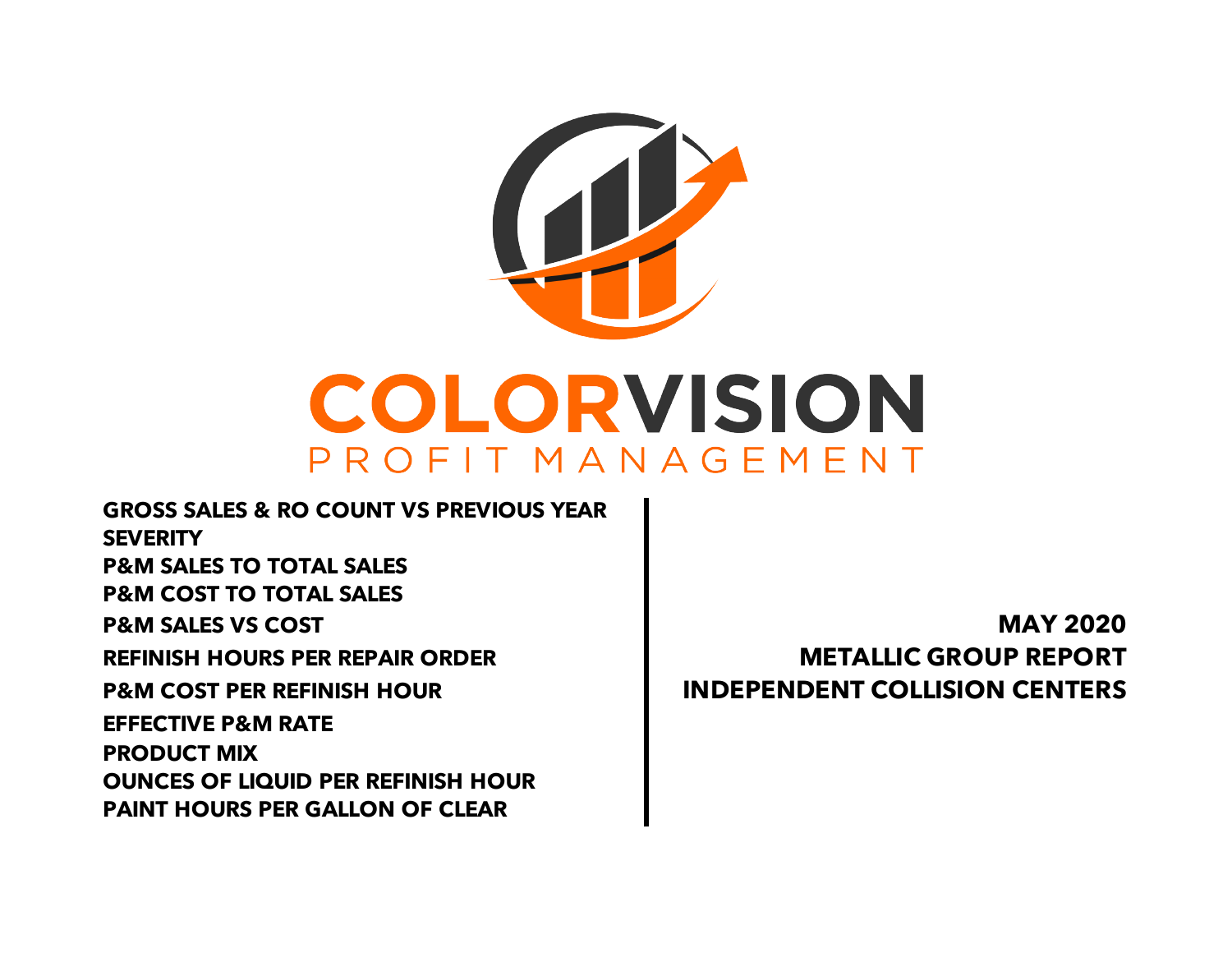

## **YTD GROSS SALES & RO COUNT GROWTH VS PRIOR PERIOD**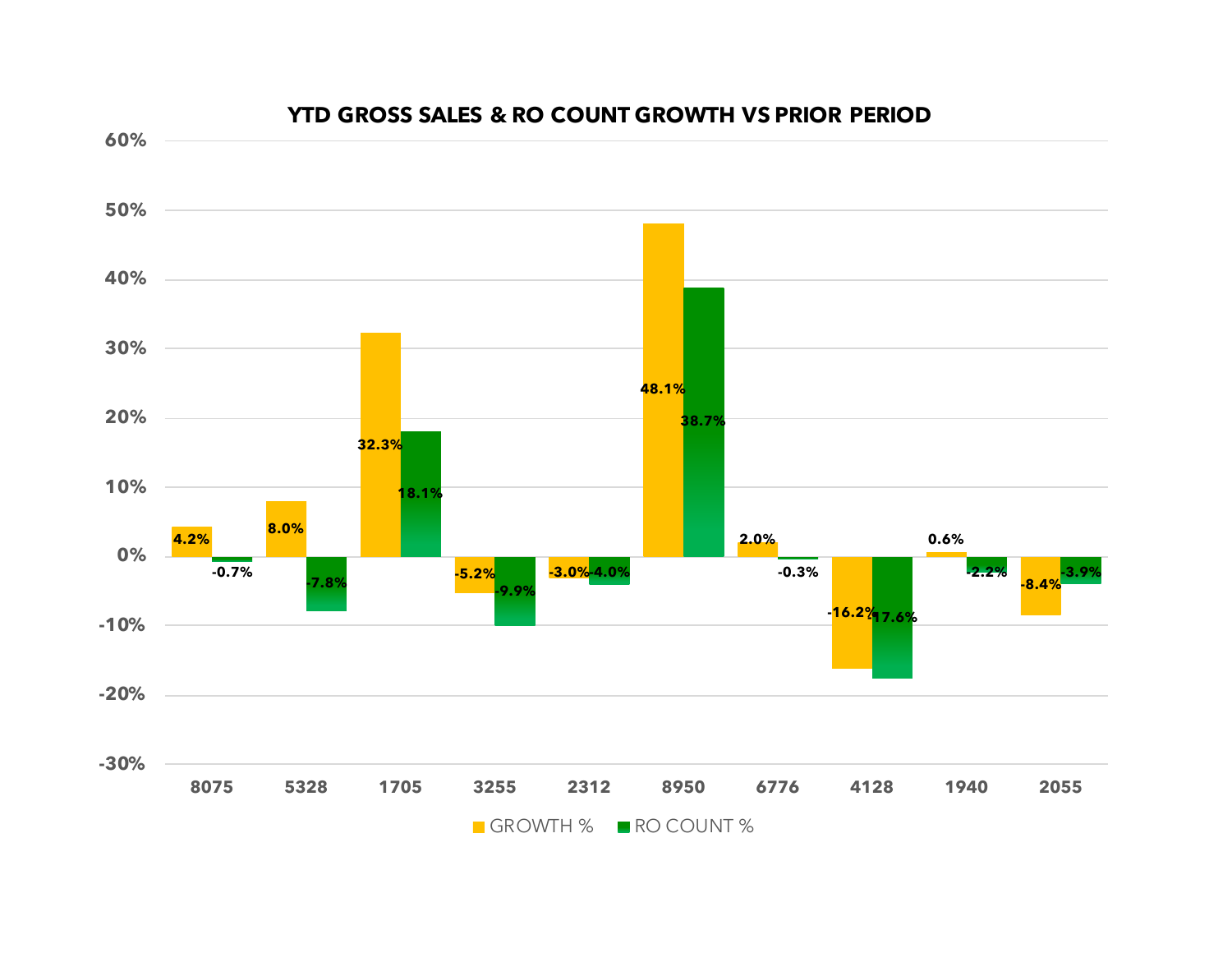

**YTD SEVERITY**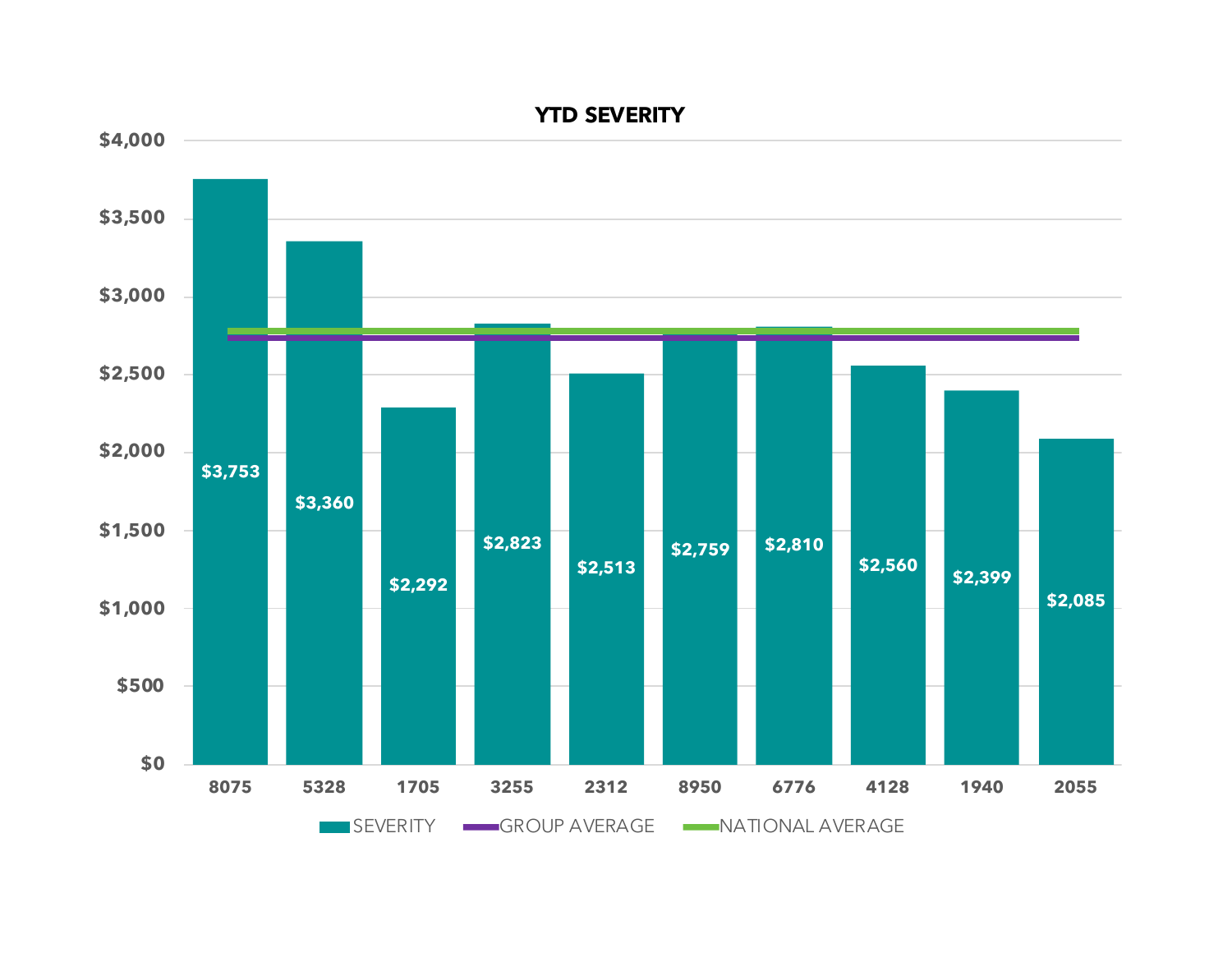## **9.2% 7.8% 7.4% 8.6% 10.5% 10.2% 9.0% 10.8% 8.7% 8.4% 0% 5% 10% 15% 20% 8075 5328 1705 3255 2312 8950 6776 4128 1940 2055 YTD P&M SALES % TO TOTAL SALES**

**P&M SALES % GROUP AVERAGE BENCHMARK**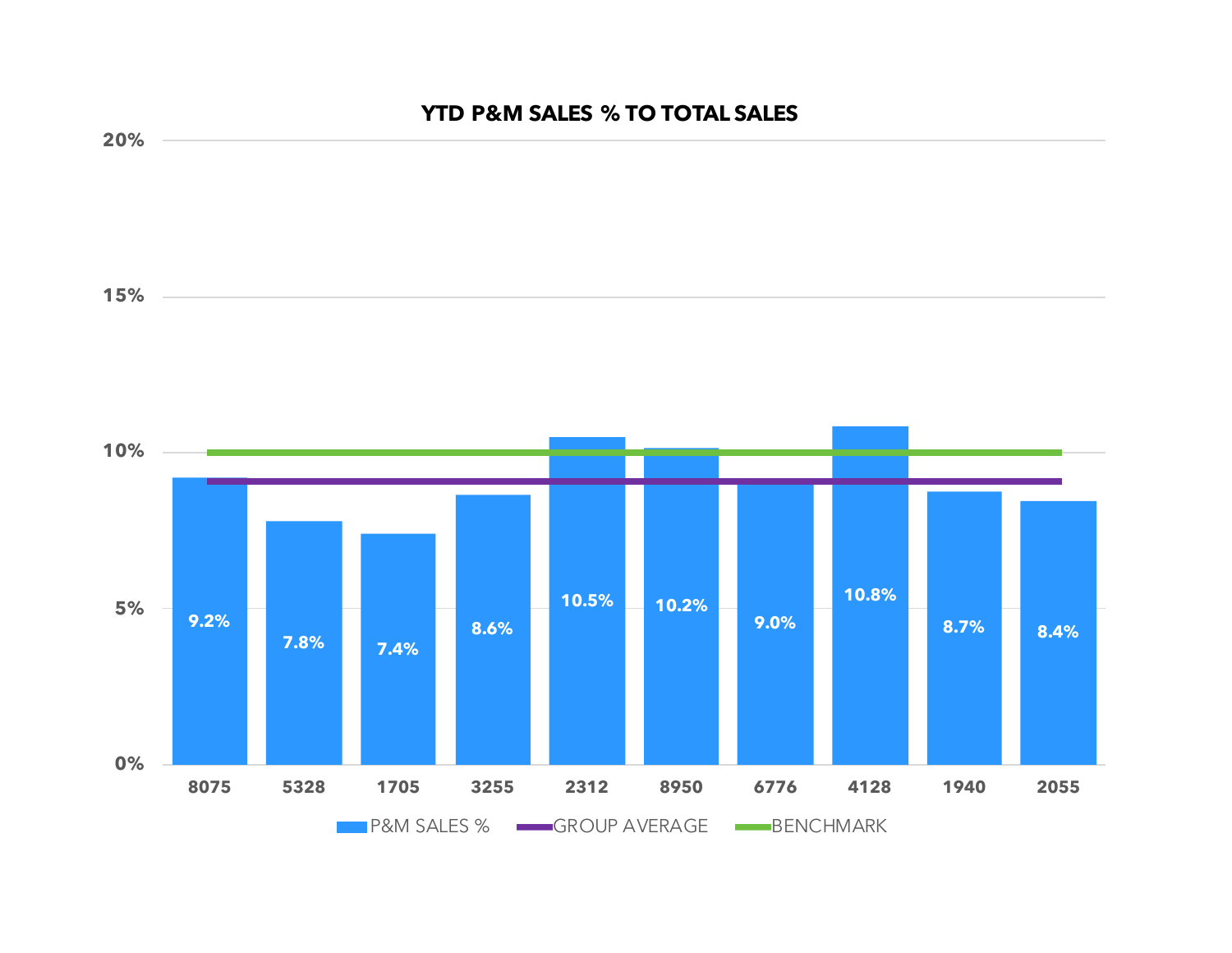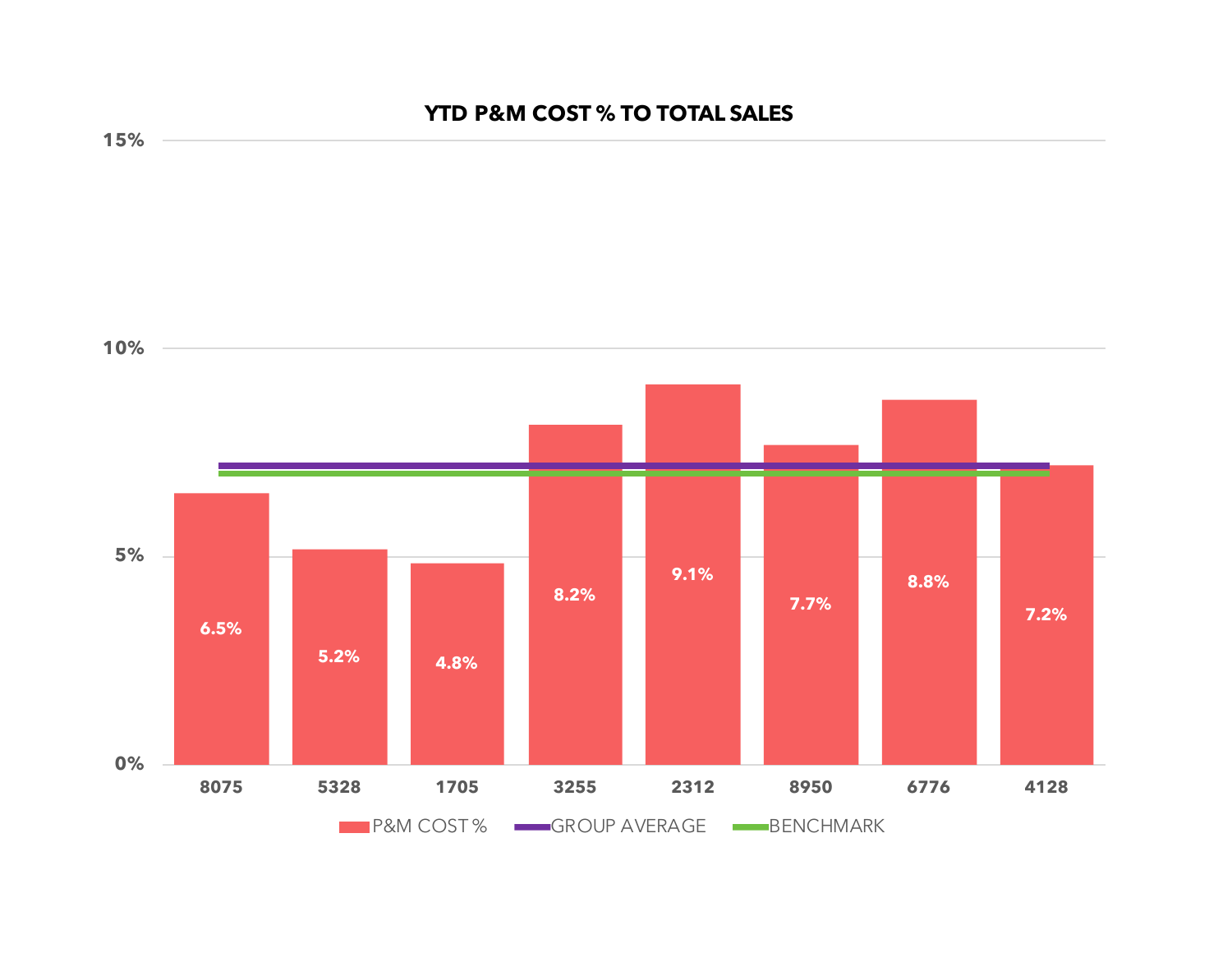## **YTD P&M SALES VS COST**



**15%**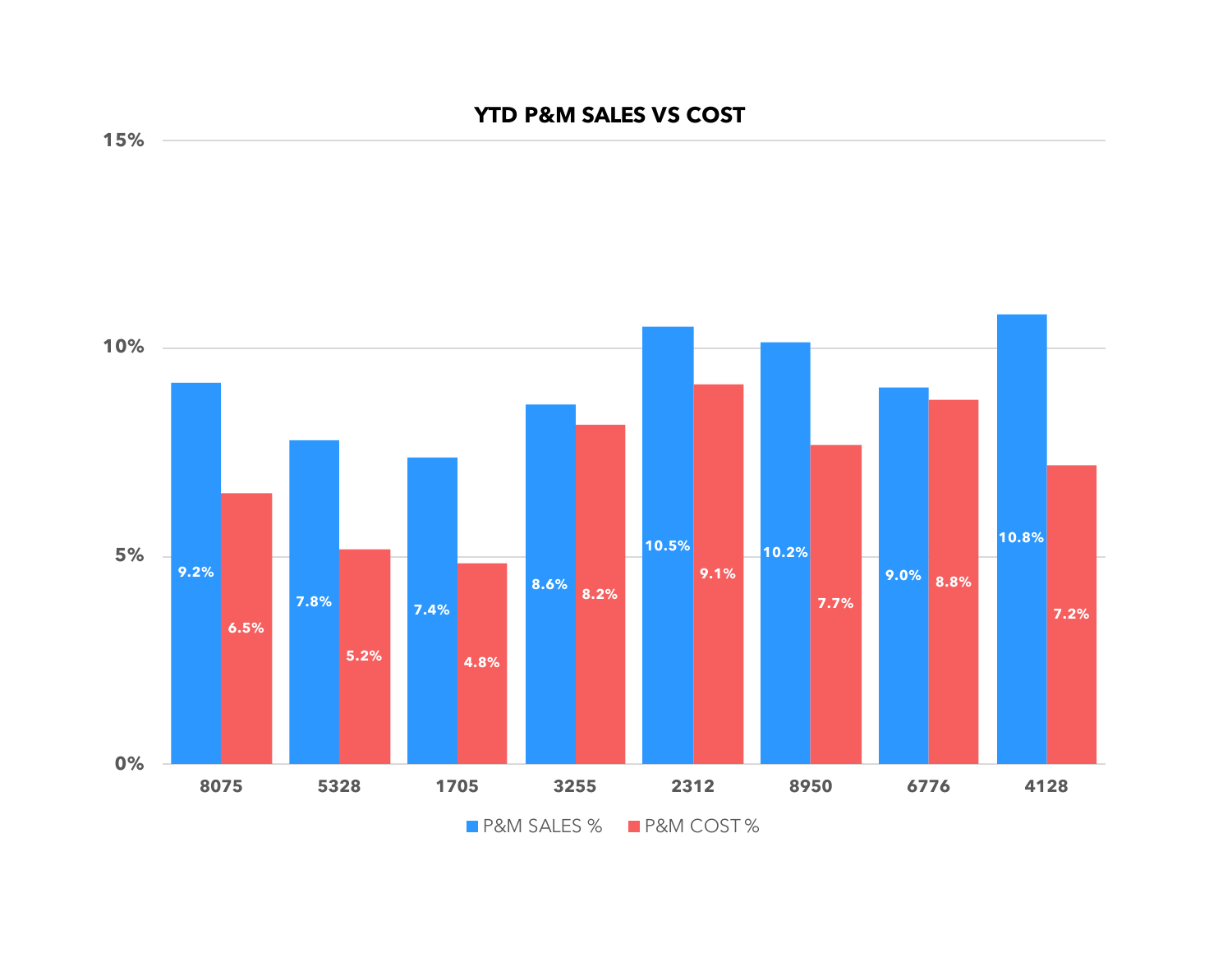

## **YTD REFINISH HOURS PER REPAIR ORDER**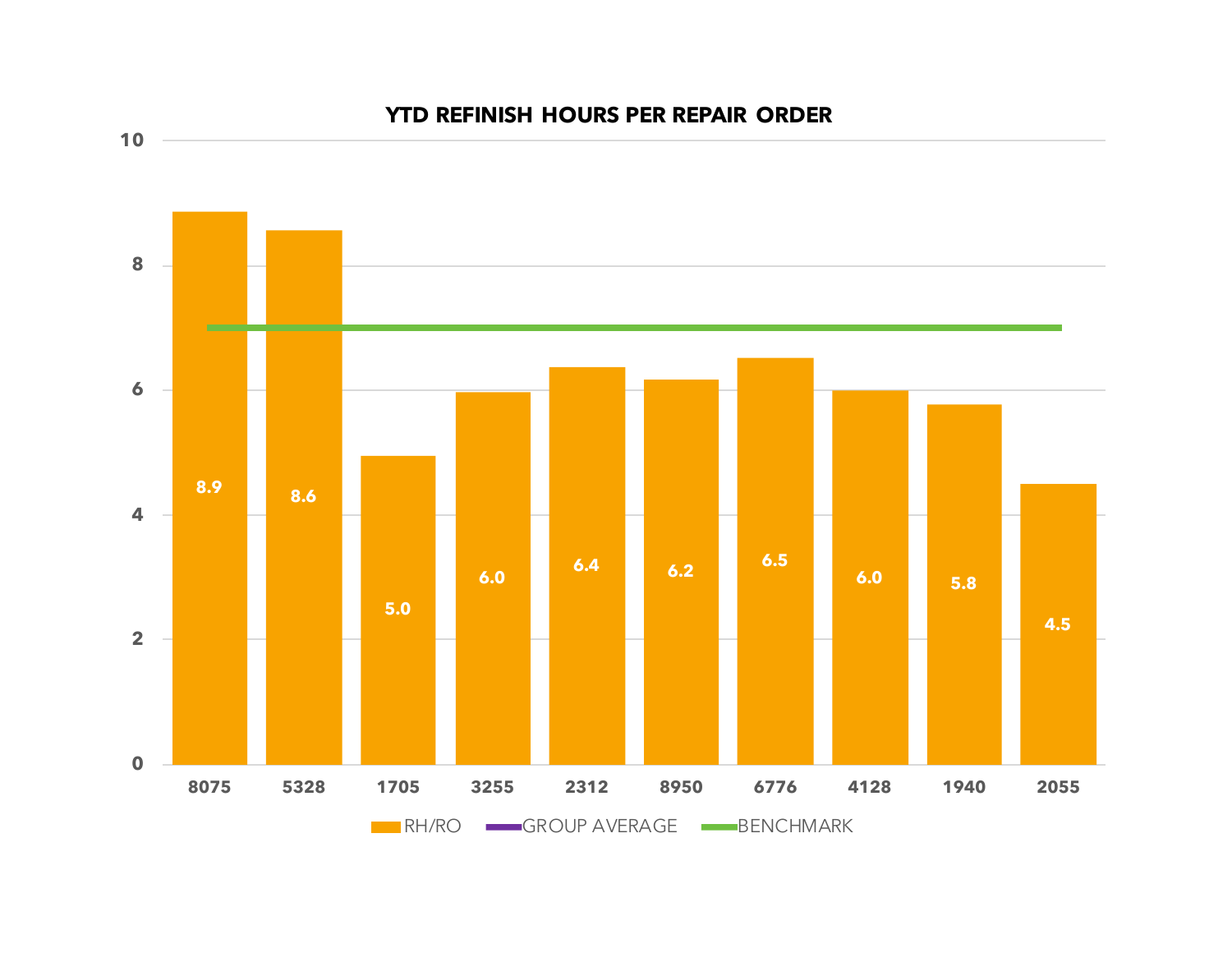

**YTD P&M COST PER REFINISH HOUR**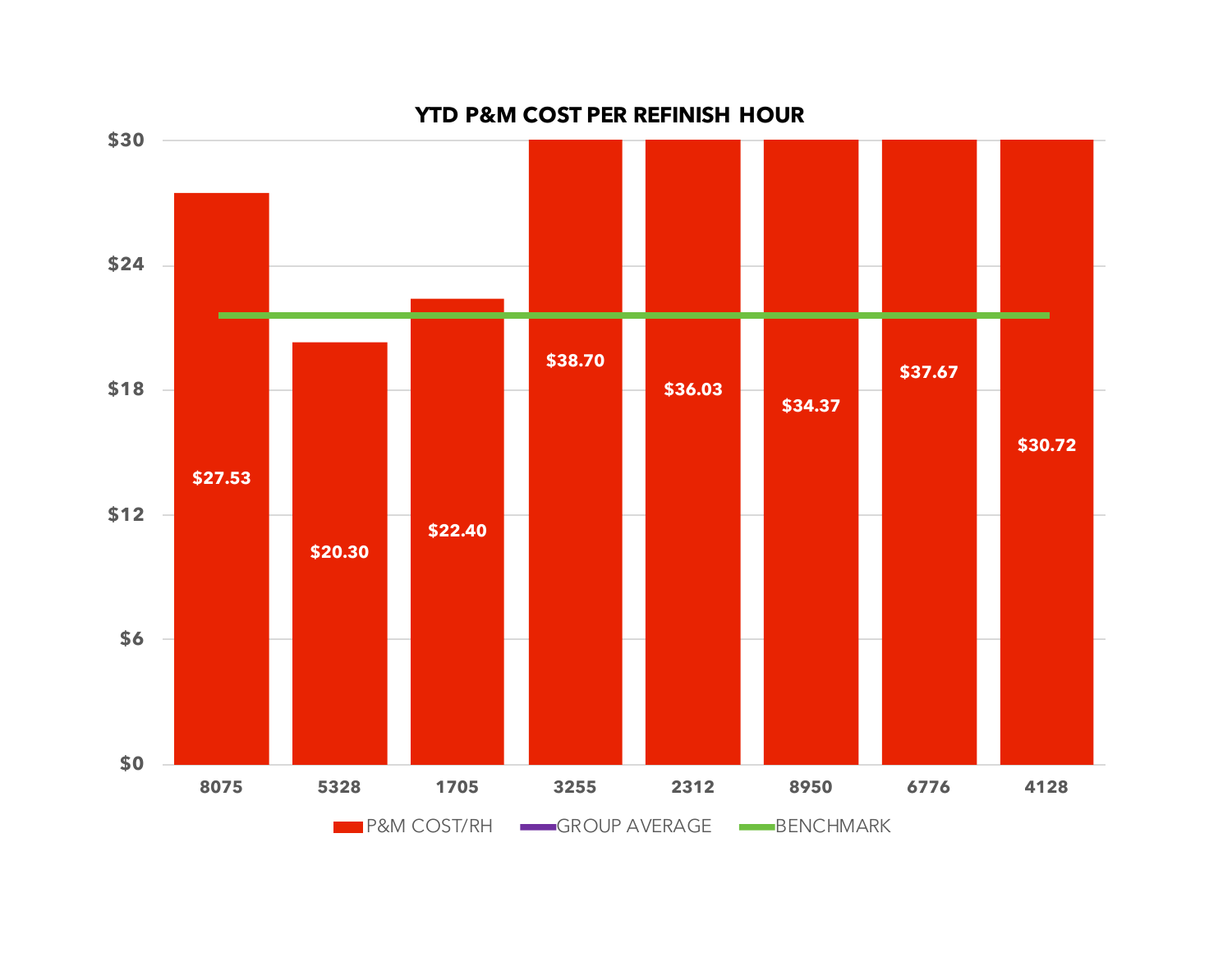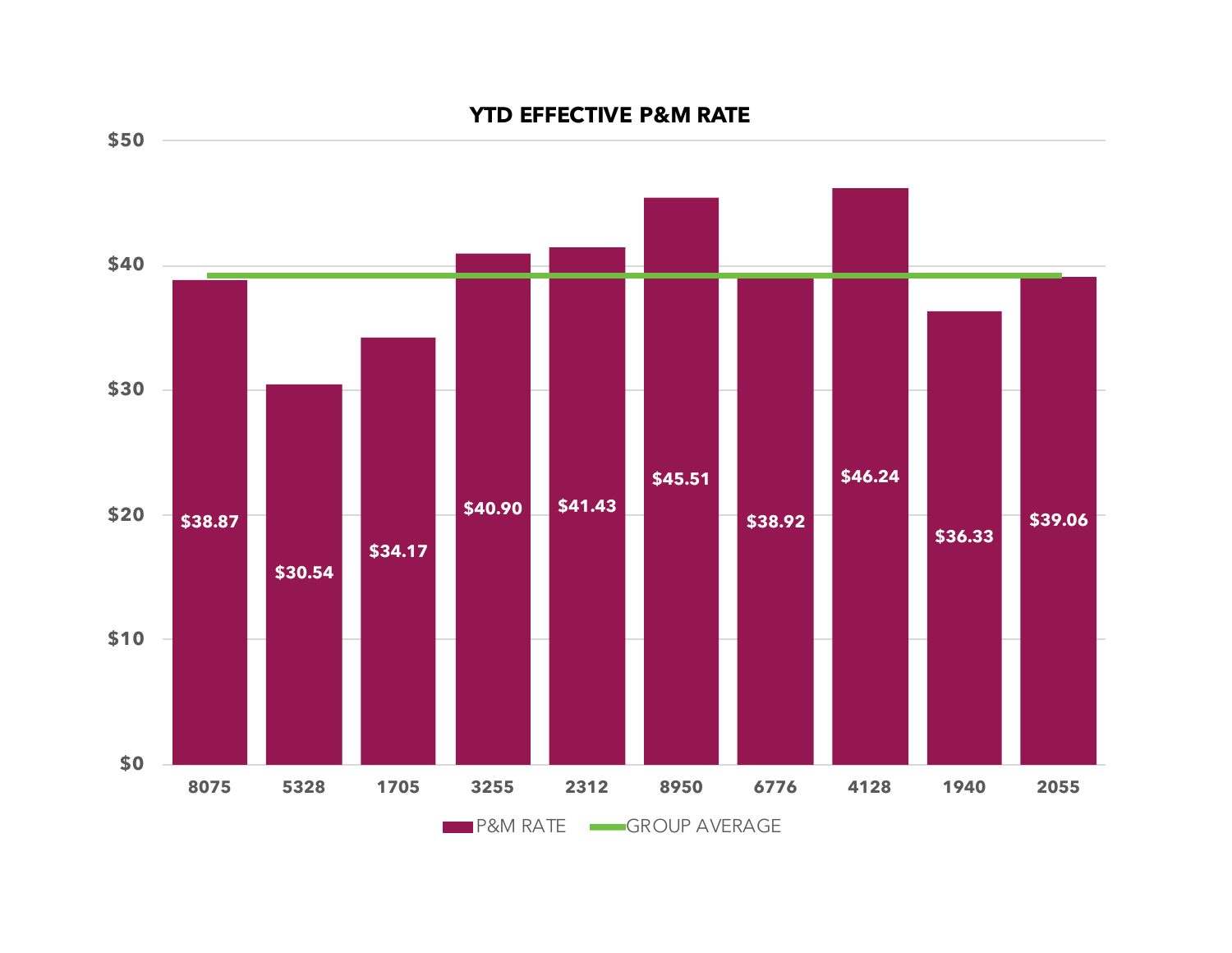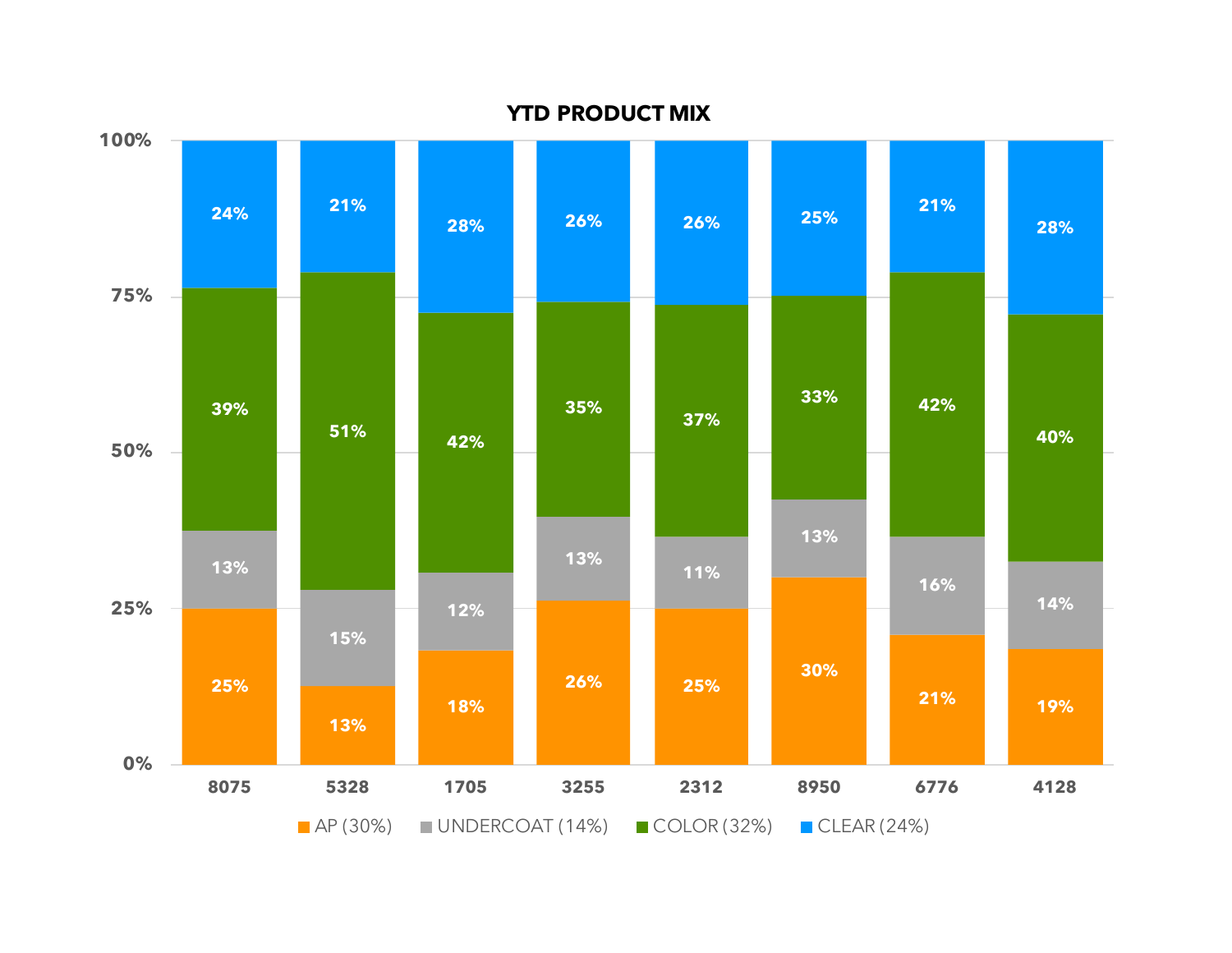



**10**